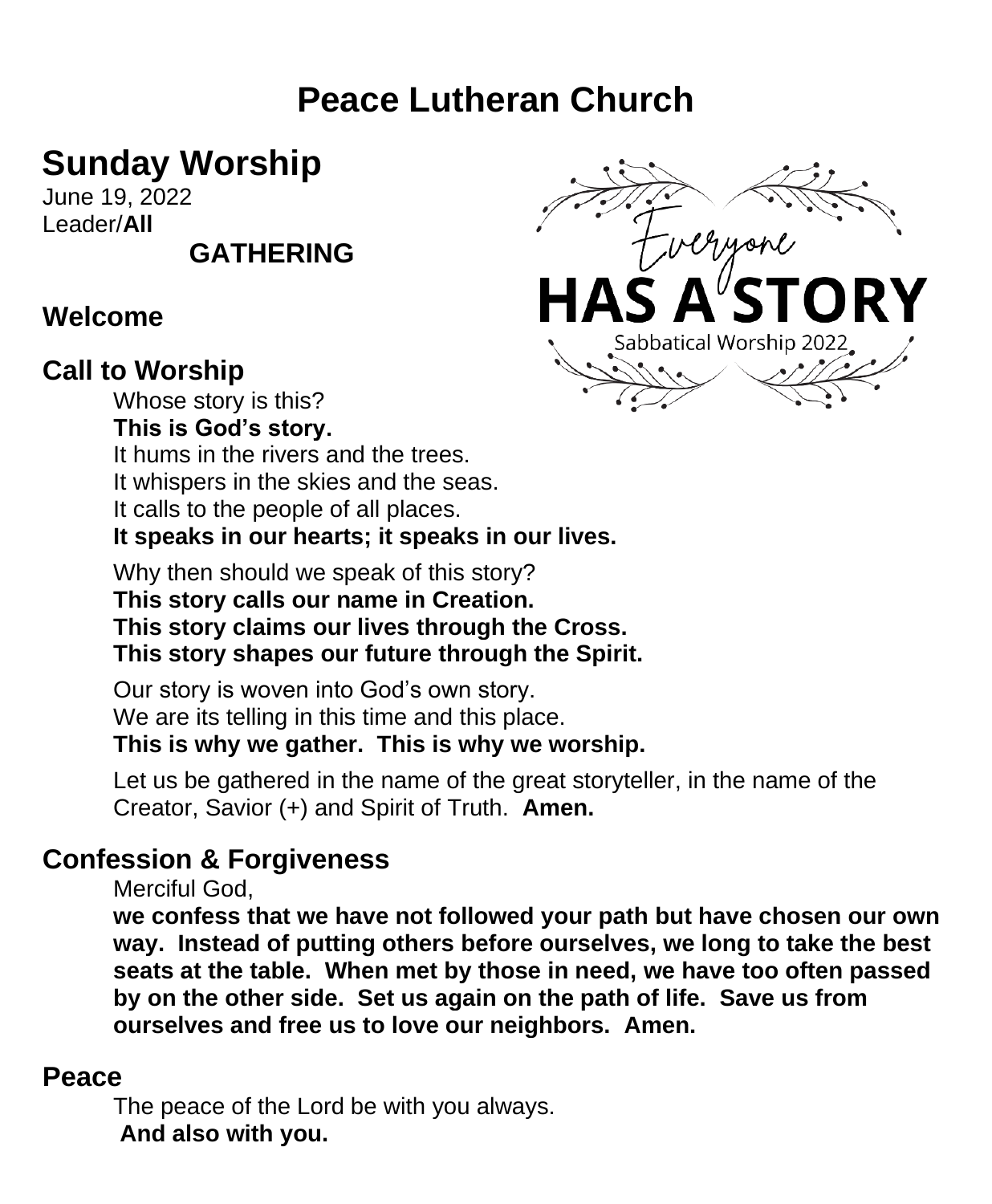# **Gathering Hymn – ELW #665 Rise, Shine, You People!**

## **Greeting**

The grace of our Lord Jesus Christ, the love of God, and the communion of the Holy Spirit be with you all. **And also with you.** 

**Kyrie - ELW page 203**

**Hymn of Praise - Glory be to God – ELW page 204**

#### **Prayer of the Day**

O Lord God, **we bring before you the cries of a sorrowing world. In your mercy set us free from the chains that bind us, and defend us from everything that is evil, through Jesus Christ, our Savior and Lord. Amen.**

### **WORD**

**Gospel Acclamation – Alleluia Lord and Savior - ELW page 205**

**Gospel: Luke 8:26-39 (see insert)**

**Sermon – Kim Nofsinger**

#### **Hymn of the Day – ELW #638 Blessed Assurance**

**Apostles' Creed**

**I believe in God, the Father almighty, creator of heaven and earth**

**I believe in Jesus Christ, God's only Son, our Lord, who was conceived by the Holy Spirit, born of the virgin Mary, suffered under Pontius Pilate, was crucified, died, and was buried; he descended to the dead. On the third day he rose again; he ascended into heaven, he is seated at the right hand of the Father, and he will come again to judge the living and the dead.**

**I believe in the Holy Spirit, the holy catholic church, the communion of saints, the forgiveness of sins, the resurrection of the body, and life everlasting. Amen.**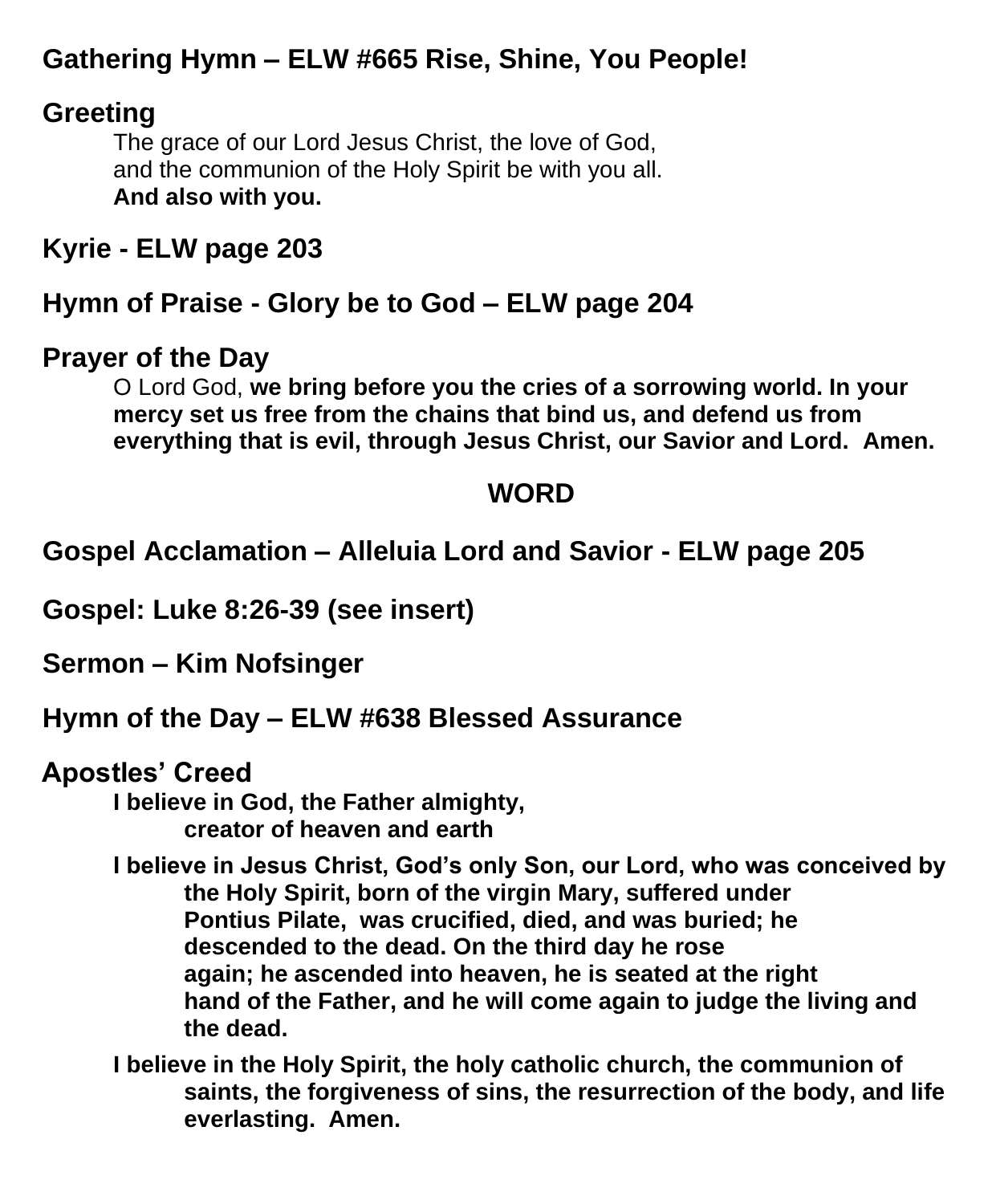#### **Prayers of Intercession**

United in Christ and guided by the Spirit, we pray for the church, the creation, and all in need.

#### *A brief silence.*

Holy God, you hear the cries of those who seek you. Equip your church with evangelists who reveal the continuous call of your outstretched hands and your promises of a home in you. God of grace, **hear our prayer.**

You hear the cries of the earth. Restore places where land, air, and waterways have been harmed. Guide us to develop and implement sources of energy and food production that do not destroy the earth. God of grace, **hear our prayer.**

You hear the cries of those who are marginalized or cast out. On this Juneteenth observance, guide us continually toward the end of oppression in all its forms, especially white supremacy. Bring true freedom and human flourishing to all your beloved children. God of grace, **hear our prayer.**

You hear the cries of those who suffer. Come to the aid of all who are homeless, naked, hungry, and sick. Bring peace to anyone experiencing mental or physical illness, that they can clearly recognize your loving presence. WE especially pray for…God of grace, **hear our prayer.**

You hear the cries of those who celebrate and those who grieve on this Father's Day. Nurture mutual love and tender care in all relationships. Comfort those for whom this day brings sadness or longing. God of grace, **hear our prayer.**

We give thanks for the faithful departed whose lives proclaimed all you had done for them. At the last, unite us with them as we make our home in you. We especially remember…God of grace, **hear our prayer.**

God of every time and place, in Jesus' name and filled with your Holy Spirit, we entrust these spoken prayers and those in our hearts into your holy keeping. **Amen.**

# **THANKSGIVING**

## **Offering**

*Members are encouraged to help support the mission and ministry of Peace. If you are visiting Peace, please be our guests. Your presence is a gift to our community.*

# **Canticle of Thanksgiving – ELW #207 Thankful Hearts…**

**Lord's Prayer – page 154**